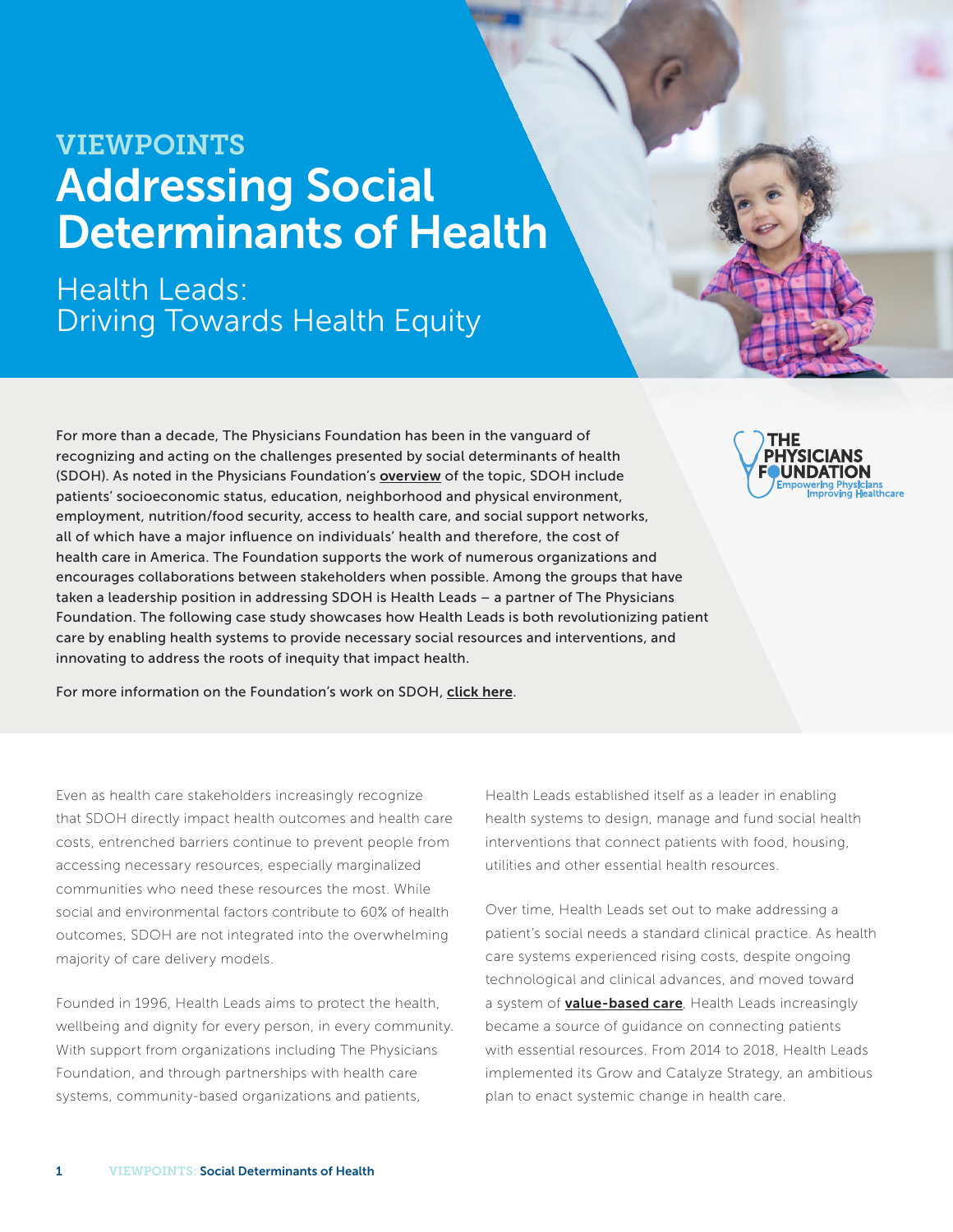# Growing and Catalyzing Change

To revolutionize the traditional health care delivery model, Health Leads, with support from The Physicians Foundation, created and implemented a three-pronged approach.



### BUILD MODELS

Forged strong partnerships with a select group of influential health systems, allowing the organization to increase its understanding of how health systems design, integrate and operate SDOH interventions. These became proof points of organization-wide integration of social health efforts into care delivery.



#### SHARE TOOLS

Disseminated best practices, software and other tools and resources to enable individual health systems to implement their own social needs program. This is when Health Leads shifted from doing the work for health systems, to enabling them to integrate SDOH into their own efforts.



### EXPAND ECOSYSTEM

Lastly, sparked sector-wide change through coalition-building, peer-reviewed publications, speaking opportunities and other strategic communications efforts to amplify the social health message to provide inspiration, frameworks and guidance.

## GROW & CATALYZE BY THE NUMBERS

- 9 influential health institutions fully adopted interventions
- 3,000 health systems and physicians supported in CMS pilots to integrate social needs into Medicaid payment models
- 55,000 patients served across 25 organizations
- 5,000+ downloads of the Roadmap, Change Package, Screening Toolkit, webinars and white papers
- **500+ attendees** to webinars focused on accountable health communities funding opportunity, screening toolkit and program intro material
- 60+ health systems participated in learning collaboratives

The Grow and Catalyze Strategy not only empowered individual health systems to implement social needs interventions, it also created a strong constituency of health care practitioners and institutions who agree on the need to implement similar interventions themselves. By engaging those interested in providing integrated health care, Health Leads began to create industry-wide change, addressing a fundamental issue in care delivery models.

# Continuing the Momentum: Building Healthy Communities

With support from The Physicians Foundation, Health Leads made tremendous progress in enabling health systems to provide patients the necessary essential health resources. However, the root causes of inequities that drive health care outcomes in the United States persist. While continuing to partner with influential health care systems and community organizations, Health Leads has moved from its "Grow & Catalyze Strategy" to "Building

Healthy Communities," a transition from driving the movement to integrate social health interventions into health systems towards fundamental change at the community level.

Addressing SDOH requires health systems share decision-making with communities. Currently, limited collaboration between health systems and community organizations – including public health departments, local food banks, safe housing advocates, etc. – hinders any long-term sustainability of social needs interventions and deeper systemic changes that remove barriers to health.